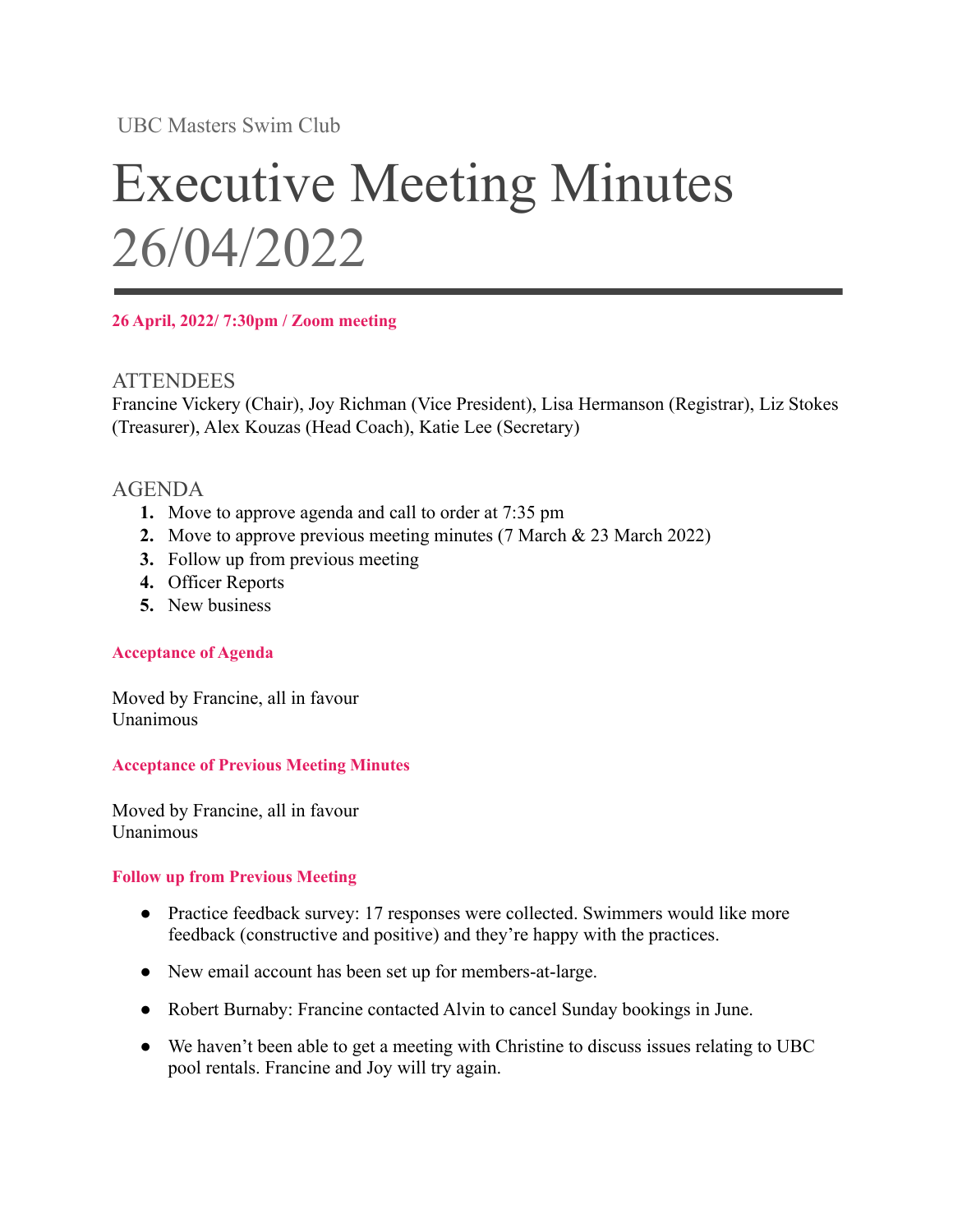#### **Officer Reports**

- President: Attendances at alternate pools have been low. Google Workspace will no longer be free starting in August 2022.
- Vice President: Several people who had completed their trial swims were not interested in registering after they learned about the alternate pool arrangements. There are a number of cancellations at UBC pool in May and June. Joy will find out if we could get pool space at Byng. Our request for space at Robert Burnaby in July and August hasn't been confirmed.
- Treasurer: Current estimate of YE surplus is \$691, which includes all April pool expenses and estimated outdoor pool expenses for July and August. Estimate also includes summer session fees paid so far.
- Registrar: Lisa will send out the registration email for the summer session.
- Coach: The coaches will be Anna on Mondays, Dima & Alex on Thursdays, and Nathan on Sundays. Josie and Maia will not be coaching in May and June.

#### **New Business**

The following topics were discussed:

- PoolQ doesn't support QuickBooks Desktop. Francine will set up a call with the rep again to see what he suggests and figure out when to do the switch.
- Code of conduct: We like the code of conduct from Teddy Bares Masters, and the conflict resolutions policy from Mountain View Masters. We agreed to use them as examples to draft our own policy. Liz proposed a draft and Katie will continue working on it. The Board will review the draft before the next meeting.
- COVID Protocols: UBC's mask mandate has been extended; masks must be worn indoor thru June 30, 2022. We would like to keep our members safe by reminding everyone to wear a mask and stay home when feeling unwell. We will find out from the UBC pool whether we're still required to enter as a group and show our vaccination passport.
- Techsoup: Due to time constraints, this topic will be addressed at the next meeting.

## ACTION ITEMS

- Francine:
	- o Check with UBC pool regarding pool entry procedure
	- o Set up meeting with Christine & Joy to discuss pool rental issues
	- o Contact PoolQ rep to continue the discussion on QuickBooks/ accounting solution
- Joy: Contact Byng to get pool space